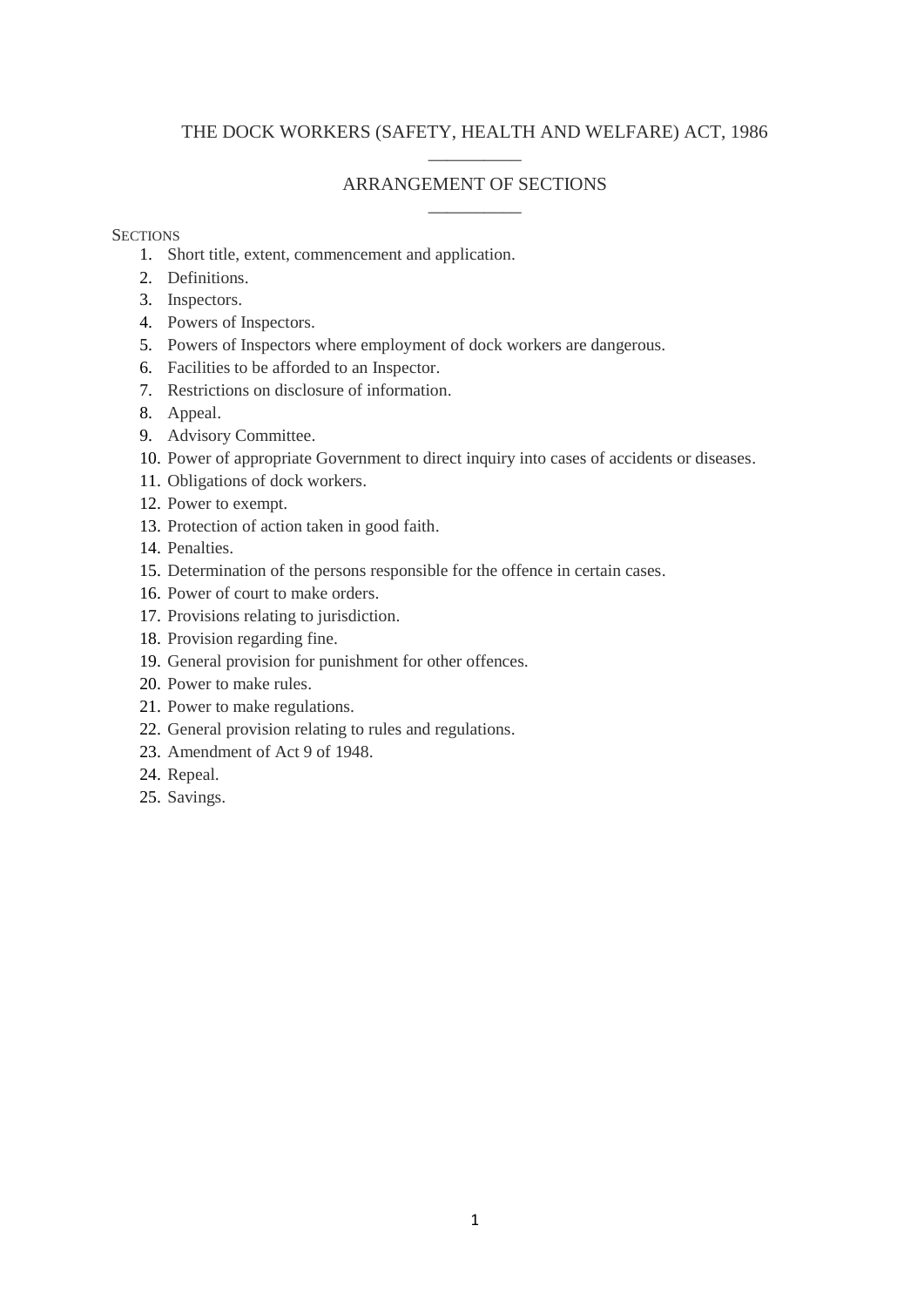#### THE DOCK WORKERS (SAFETY, HEALTH AND WELFARE) ACT, 1986

#### ACT NO. 54 OF 1986

[7*th December*, 1986.**]**

An Act to provide for the safety, health and welfare of dock workers and for matters connected therewith.

BE it enacted by Parliament in the Thirty-seventh Year of the Republic of India as follows:—

**1. Short title, extent, commencement and application.**—(*1*) This Act may be called the Dock Workers (Safety, Health and Welfare) Act, 1986.

(*2*) It extends to the whole of India.

 $(3)$  It shall come into force on such date<sup>1</sup> as the Central Government may, by notification in the Official Gazette, appoint.

(*4*) It shall not apply to any ship of war of any nationality.

**2. Definitions.**—In this Act, unless the context otherwise requires,—

(*a*) "appropriate Government" means, in relation to any major port, the Central Government, and, in relation to any other port, the State Government;

(*b*) "cargo" includes anything carried or to be carried in a ship or other vessel;

(*c*) "Chief Inspector" means the Chief Inspector of Dock Safety, appointed under sub-section (*1*) of section 3;

(*d*) "dock work" means any work in or within the vicinity of any port in connection with, or required for, or incidental to, the loading, unloading, movement or storage of cargoes into or from ship or other vessel, port, dock, storage place or landing place, and includes—

(*i*) work in connection with the preparation of ships or other vessels for receipt or discharge of cargoes or leaving port; and

(*ii*) chipping, painting or cleaning of any hold, tank, structure or lifting machinery or any other storage area in board the ship or in the docks;

(*e*) "dock worker" means a person employed or to be employed directly or by or through any agency (including a contractor) with or without knowledge of the principal employer, whether for remuneration or not, on dock work;

(*f*)"employer", in relation to a dock worker, means the person by whom he is employed or is to be employed on dock work, whether for remuneration or not;

(*g*) "principal employer", in relation to a dock worker employed or to be employed by or through any agency (including a contractor), means the person in connection with those work he is employed or is to be employed by such agency;

(*h*) "regulation" means a regulation made under this Act.

**3. Inspectors.**—(*1*) The appropriate Government may, by notification in the Official Gazette, appoint such person as it thinks fit to be the Chief Inspector of Dock Safety and such persons as it thinks fit to be Inspectors subordinate to the Chief Inspector for the purposes of this Act at such ports as may be specified in the notification.

(*2*) The Chief Inspector shall also exercise the powers of an Inspector.

1

(*3*) The Chief Inspector and all Inspectors shall be deemed to be public servants within the meaning of the Indian Penal Code (45 of 1860).

<sup>1.15</sup>th April, 1987, *vide* notification No. G.S.R. 399(E), dated 15th April, 1987, *see* Gazette of India, Extraordinary, Part II, sec. 3(*i*).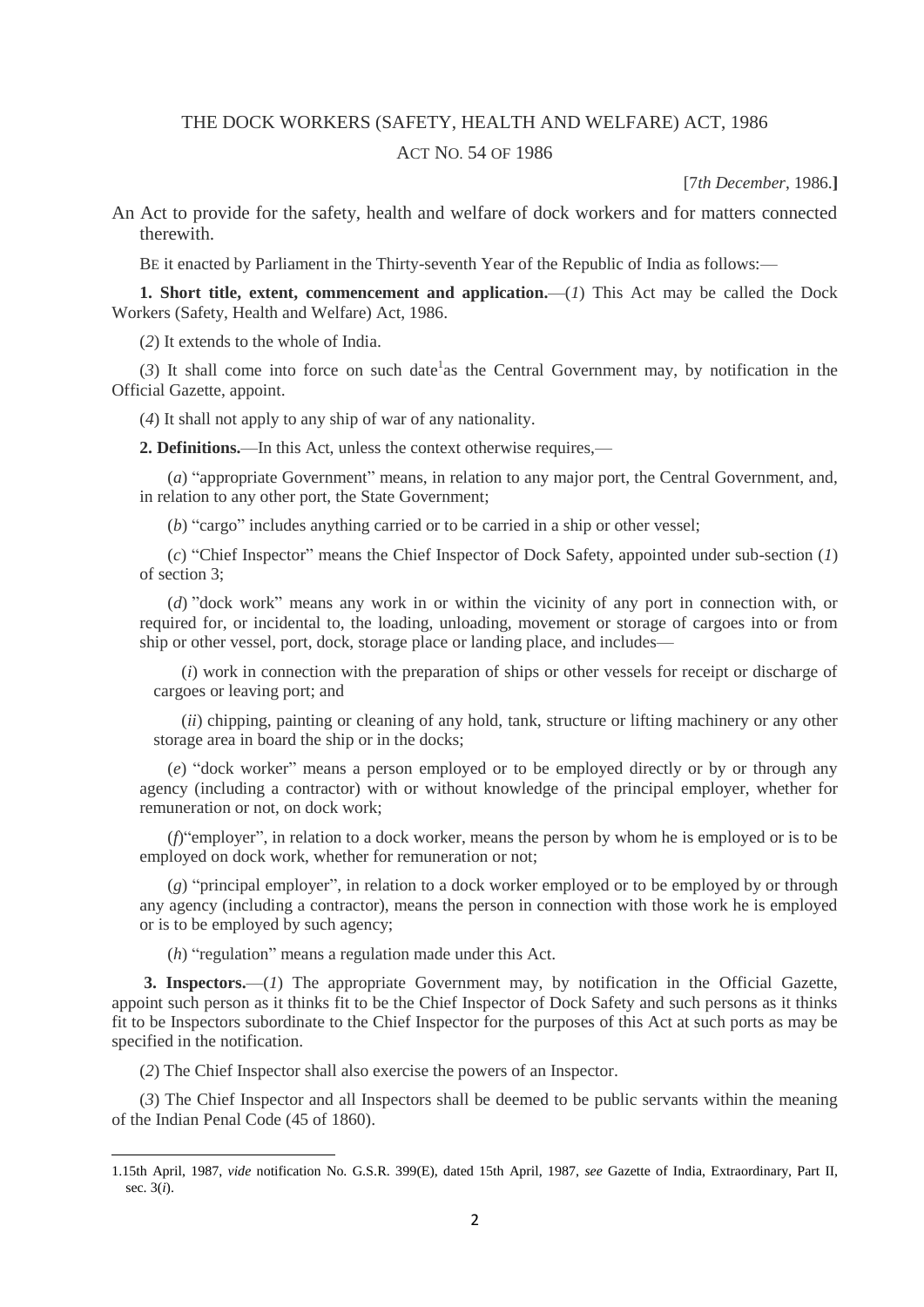**4. Powers of Inspectors.**—An Inspector may, at any port for which he is appointed,—

(*a*) enter, with such assistance (if any), as he thinks fit, any ship, dock, warehouse or other premises, where any dock work is being carried on, or where he has reason to believe that any dock work is being carried on;

(*b*) make examination of the ship, dock, lifting machinery, cargo gear, stagings, transport equipment, warehouses or other premises, used or to be used, for any dock work;

(*c*) require the production of any register, muster roll or other document relating to the employment of dock workers and examine such document;

(*d*) take on the spot or otherwise such evidence of any person which he may deem necessary:

Provided that no person shall be compelled under this section to answer any question or give any evidence tending to incriminate himself;

(*e*) take copies of registers, records or other documents or portions thereof as he may consider relevant in respect of any offence which he has reason to believe has been committed or for the purpose of any inquiry;

(*f*) take photograph, sketch, sample, measure or record as he may consider necessary for the purpose of any examination or inquiry;

(*g*) hold an inquiry into the causes of any accident which he has reason to believe was the result of the collapse or failure of lifting machinery, transport equipment, staging or non-compliance with any of the provisions of this Act or the regulations;

(*h*) issue show cause notice relating to the safety, health and welfare provisions arising under this Act or the regulations;

(*i*) prosecute, conduct or defend before any court any complaint or other proceedings arising under this Act or the regulations;

(*j*) exercise such other powers as may be conferred upon him by the regulations.

**5. Powers of Inspectors where employment of dock workers are dangerous.**—(*1*) If it appears to an Inspector that any place at which any dock work is being carried on is in such a condition that it is dangerous to life, safety or health, of dock workers, he may, in writing, serve on the owner or on the person in charge of such place an order prohibiting any dock work in such place until measures have been taken to remove the cause of the danger to his satisfaction.

(*2*) An Inspector serving an order under sub-section (*1*) shall endorse a copy to the Chief Inspector who may modify or cancel the order without waiting for an appeal.

**6. Facilities to be afforded to an Inspector**.—The owner or the person in charge of the place at which any dock work is being carried on, shall afford the Chief Inspector or the Inspector all reasonable facilities for making any entry, inspection, survey, measurement, examination or inquiry under this Act or the regulations.

**7. Restrictions on disclosure of information**.—(*1*) All copies of, and extracts from, registers or other records in relation to any dock work and all other information required by the Chief Inspector or an Inspector or by any one assisting him, in the course of the inspection or investigation carried out for the purposes of this Act or the regulations shall be regarded as confidential and shall not be disclosed to any person or authority unless such disclosure is for the purpose of any action or proceeding under this Act or the regulations or under any other law or unless the Chief Inspector or the Inspector considers such disclosure necessary to ensure the health, safety or welfare of any dock worker.

(*2*) The Chief Inspector or the Inspector shall not disclose the source of any complaint bringing to his notice a defect or breach of any legal provisions and if any visit or inspection is to be made in connection with such a complaint, he shall give no intimation to the employer that the visit is made in consequence of receipt of such a complaint: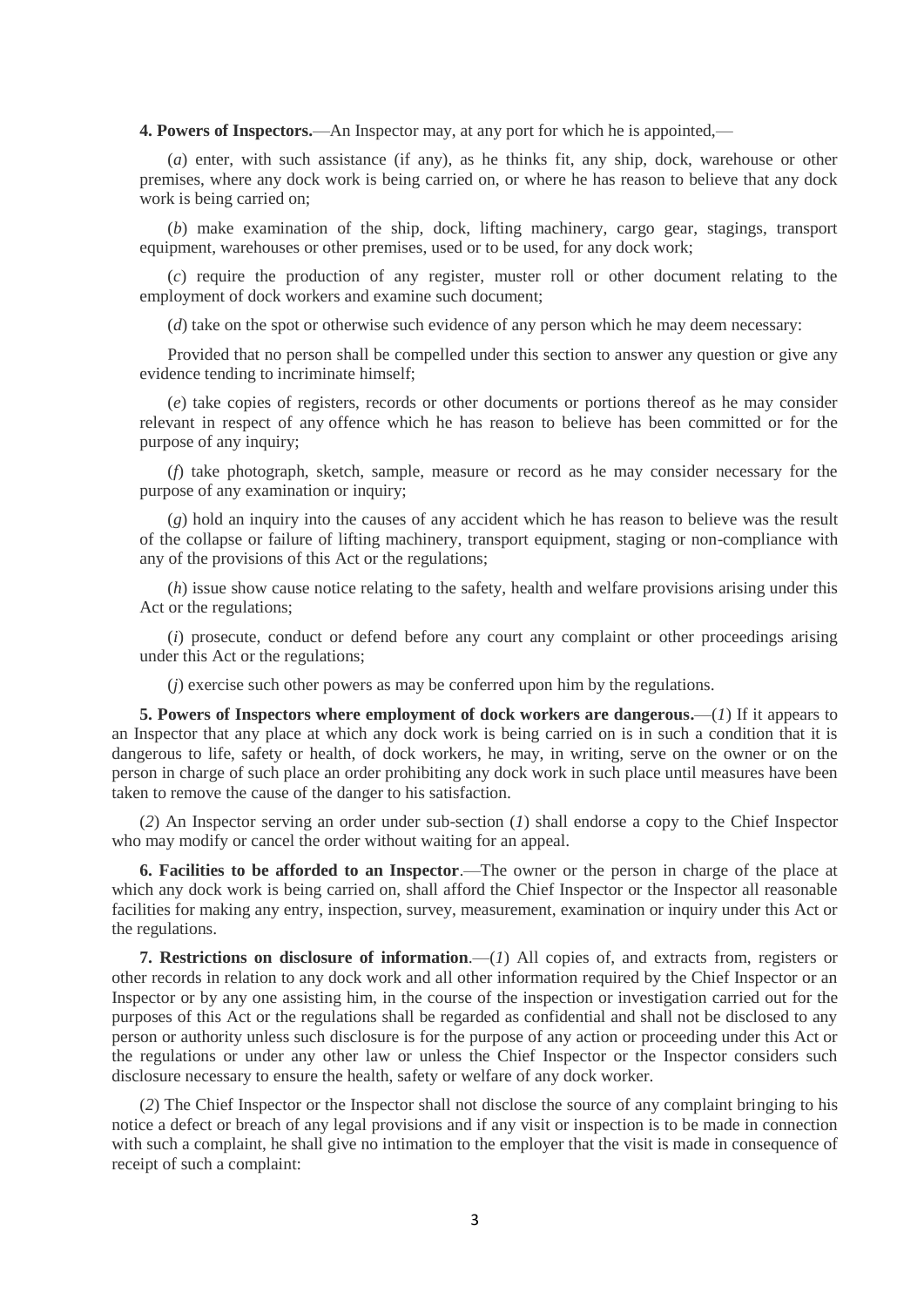Provided that the restrictions imposed under this sub-section shall not apply to any case where the complainant himself has expressed his willingness to have the source of complaint disclosed.

(*3*) If the Chief Inspector or an Inspector or any other person referred to in sub-section (*1*) discloses, contrary to the provisions of this section, any information as aforesaid, the shall he punishable with imprisonment for a term which may extend to one year, or with fine, or with both.

**8. Appeal.**—Any person aggrieved by an order under section 5 may, within fifteen days from the date on which the order is communicated to him, prefer an appeal to the Chief Inspector or where such order is by the Chief Inspector, to such authority as may be specified by the regulations and the Chief Inspector on such authority shall, after giving the appellant an opportunity of being heard, dispose of the appeal as expeditiously as possible:

Provided that the Chief Inspector or such authority may entertain the appeal after the expiry of the said period of fifteen days if he is satisfied that the appellant was prevented by sufficient cause from filing the appeal in time:

Provided further that an order under section 5 shall be complied with, pending the decision of the Chief Inspector or such authority.

**9. Advisory Committee.**—(*1*) The appropriate Government may constitute an Advisory Committee to advise upon such matters arising out of the administration of this Act and the regulations as that Government may refer to it for advice.

(*2*) The members of the Advisory Committee shall be appointed by the appropriate Government and shall be of such number and chosen in such manner as may be prescribed by rules made under this Act:

Provided that the Advisory Committee shall include an equal number of members representing—

(*i*) the appropriate Government,

- (*ii*) the dock workers, and
- (*iii*) the employers of dock workers and shipping companies.

(*3*) The Chairman of the Advisory Committee shall be one of the members appointed to represent the appropriate Government, nominated in this behalf by that Government.

(*4*) The appropriate Government shall publish in the Official Gazette the names of all members of the Advisory Committee.

(*5*) The term of office of the members of the Advisory Committee and the manner of filling vacancies among, and the procedure to be followed in the discharge of their functions by, the members shall be such as may be prescribed by rules made under this Act.

**10. Power of appropriate Government to direct inquiry into cases of accidents or diseases.**—(*1*) The appropriate Government may, if it considers it expedient to do so, appoint a competent person to inquire into the causes of any accident occurring in connection with any dock work or into any cases where a disease specified by regulations as a disease connected with dock work has been or is suspected to have been contracted by dock workers and may also appoint one or more persons possessing legal or special knowledge to act as assessors in such inquiry.

(*2*) The person appointed to hold an inquiry under this section shall have all the powers of a civil court under the Code of Civil Procedure, 1908 (5 of 1908) for the purposes of enforcing the attendance of witnesses and compelling the production of documents and material objects and may also, so far as may be necessary for the purposes of the inquiry, exercise any of the powers of an Inspector under this Act; and every person required by the person making the inquiry to furnish any information shall be deemed to be legally bound so to do within the meaning of section 176 of the Indian Penal Code (45 of 1860).

(*3*) The person holding the inquiry under this section shall make a report to the appropriate Government stating the causes of the accident or, as the case may be, disease and any attendant circumstances and adding any observations which he or any of the assessors may think fit to make.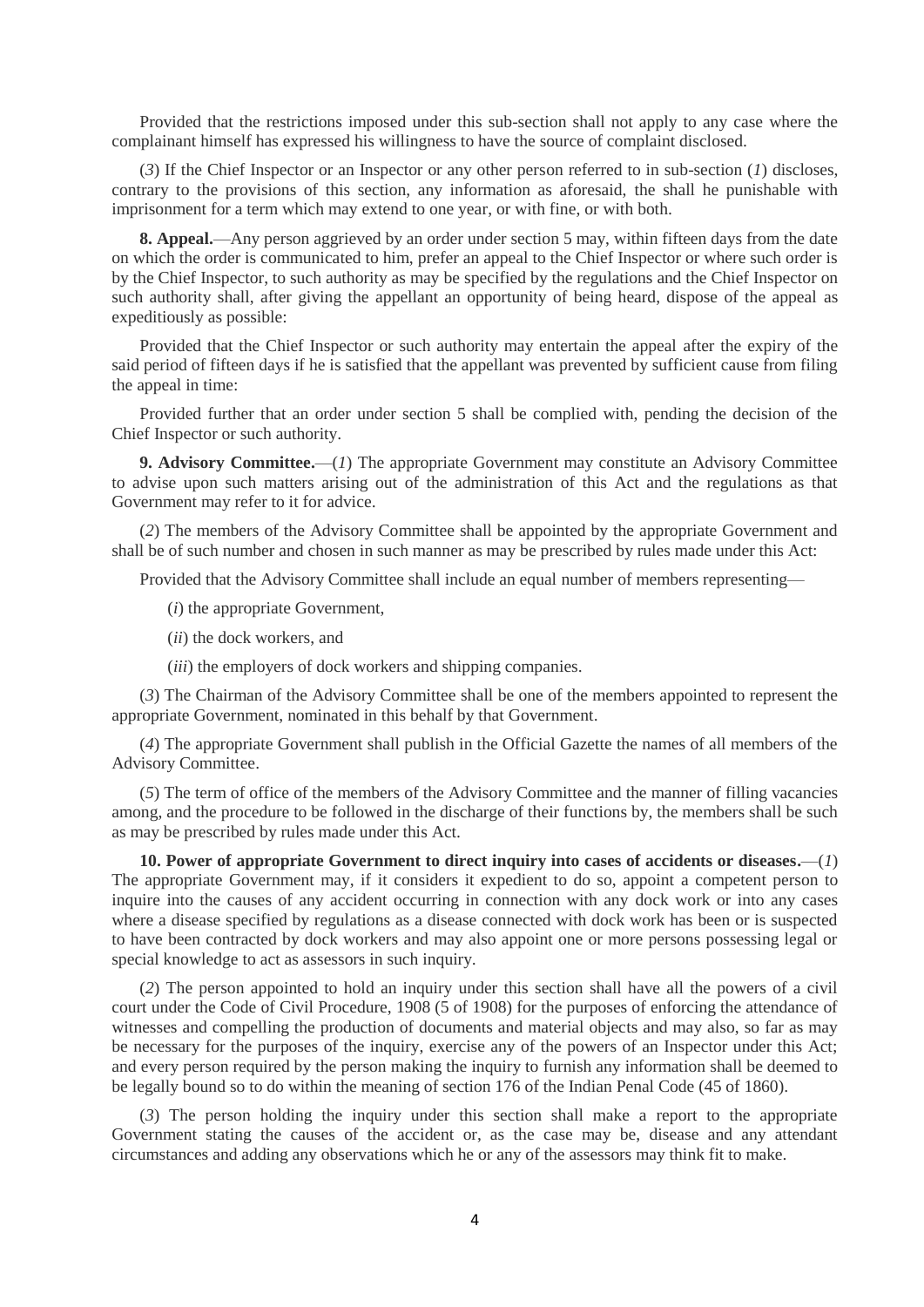(*4*) The procedure to be followed at inquiries under this section shall be such as the appropriate Government may prescribe by rules under section 20.

**11. Obligations of dock workers.**—(*1*) No dock worker shall—

(*a*) wilfully interfere with, or misuse, any appliance, convenience or other thing provided in connection with any dock work for the purpose of securing the health, safety and welfare of dock workers;

(*b*) wilfully and without reasonable cause do anything likely to endanger himself or others; and

(*c*) wilfully neglect to make use of any appliance, convenience or other thing provided in connection with any dock work for the purpose of securing the health, safety and welfare of dock workers.

(*2*) If any dock worker contravenes any of the provisions of sub-section (1), he shall be punishable with imprisonment for a term which may extend to three months, or with fine which may extend to one hundred rupees, or with both.

**12. Power to exempt.**—The appropriate Government may, by notification in the Official Gazette, exempt from all or any of the provisions of this Act and of the regulations, or such conditions, if any, as it thinks fit—

(*a*) any port or place, dock, wharf, quay or similar premises, if that Government is satisfied that dock work is only occasionally carried on or the traffic is small and confined to small ships and fishing vessels at such port, dock, wharf, quay or similar premises; or

(*b*) any specified ship or class of ships, if that Government is satisfied, having regard to the features of such ship or ships, the nature, quantum and periodicity of dock work carried thereon and all other relevant factors, that it is necessary so to do:

Provided that the appropriate Government shall not grant exemption under this section unless it is satisfied that such exemption will not adversely affect the health, safety and welfare of dock workers.

**13. Protection of action taken in good faith.**—No suit, prosecution or other legal proceeding shall lie against any person for anything which is in good faith done or intended to be done under this Act.

**14. Penalties.**—(*1*) Whoever,—

(*a*) wilfully obstructs an Inspector in exercise of any power conferred by or under this Act or fails to produce on demand by an Inspector any register or other documents kept in pursuance of the regulations or otherwise in connection with any dock work or conceals or prevents or attempts to prevent any person from appearing before, or being examined by, an Inspector; or

(*b*) unless duly authorised or in case of necessity, removes any fencing, gangway, gear, ladder, life-saving means or appliance, light, mark, stage or other thing required to be provided by, or under, the regulations; or

(*c*) having in case of necessity removed any such fencing, gangway, gear, ladder, life-saving means or appliance, light, mark, stage or other thing, omits to restore it at the end of the period for which its removal was necessary,

shall be punishable with imprisonment for a term which may extend to six months, or with fine which may extend to five thousands rupees, or with both.

(*2*) If any person, being a person whose duty is to comply with any of the regulations, contravenes such regulations and such contravention results—

(*a*) in any fatal accident to a dock worker, or

(*b*) an accident which incapacitates a dock worker from earning his full wages for more than a fortnight,

such person shall be punishable with imprisonment for a term which may extend to six months or with fine which shall not be less than two thousand rupees in a case falling under clause (*a*) and five hundred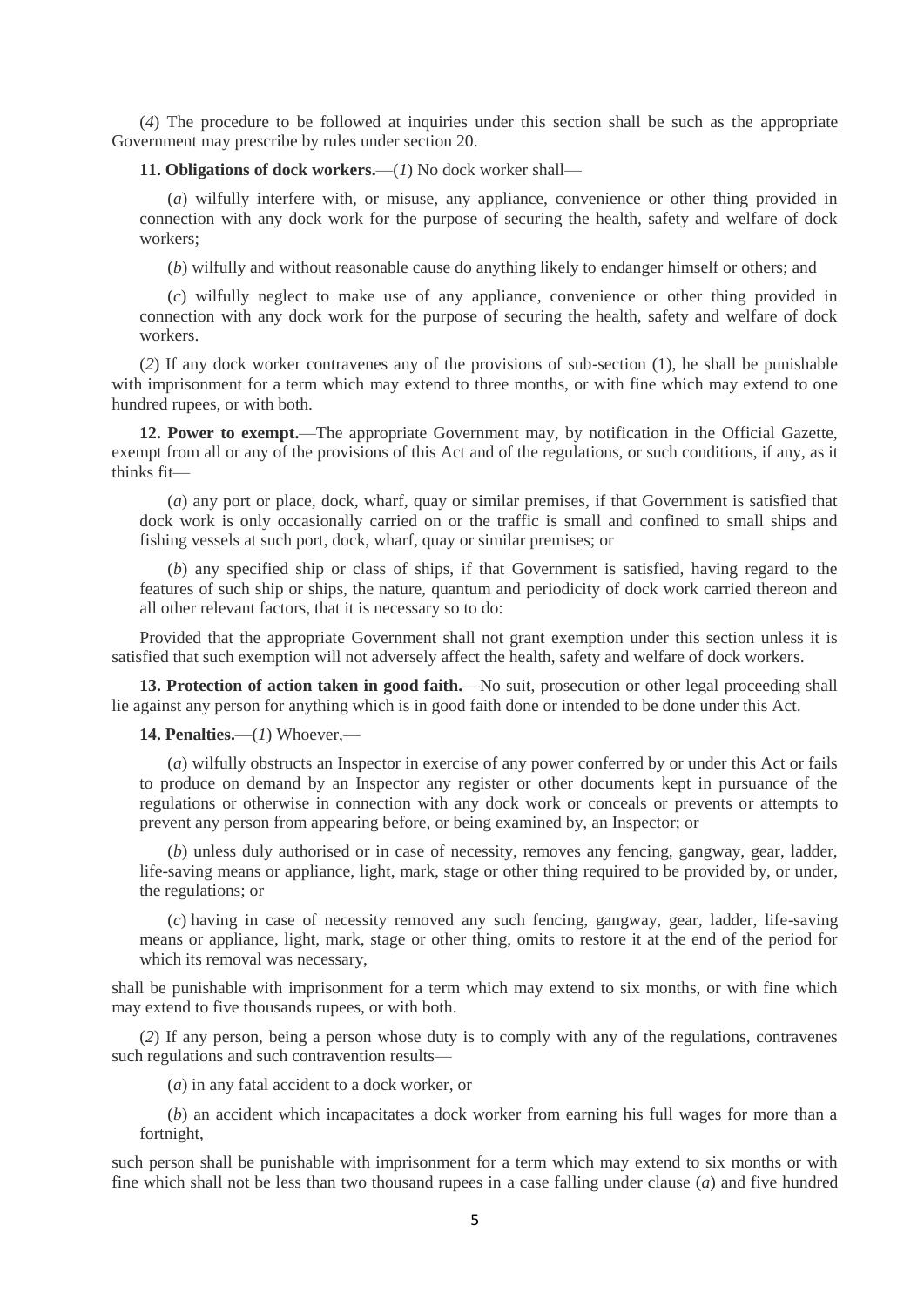rupees in a case falling under clause (*b*) but which may extend, in either case, to five thousand rupees, or with both, and the court may order the whole or part of the fine to be paid to the dependent of the deceased dock worker or, as the case may be, to the injured dock worker.

*Explanation*.—The provisions of this sub-section shall be in addition to any provisions which may be made under sub-section (*4*) of section 21.

(*3*) Subject to the provisions of section 11, if any dock worker contravenes any provision of this Act or the regulations imposing any duty or liability on dock workers, he shall be punishable with imprisonment for a term which may extend to three months, or with tine which may extend to two hundred rupees, or with both.

(*4*) If any person who has been convicted for an offence punishable under any of the provisions of this Act or the regulations is again convicted for an offence committed within two year of the previous conviction and involving a contravention of the same provision, he shall be punishable for each subsequent conviction with double the imprisonment to which he would have been liable for the first contravention of such provision.

**15. Determination of the persons responsible for the offence in certain cases.**—If the person committing an offence made punishable by this Act or the regulations or any abetment thereof is a firm or other association of individuals or a company or a local authority, all or any of the partners or members or directors thereof as well as the firm, association of individuals, company or local authority shall be deemed to be guilty of the offence or abetment and shall be liable to be proceeded against and punished accordingly:

Provided that where a firm, association or company has given notices in writing to the Chief Inspector and the Inspector of the port where any dock work is being carried that it has nominated,—

- (*a*) in the case of a firm, any of its partners;
- (*b*) in the case of an association, any of its members;
- (*c*) in the case of a company, any of its directors,

who is resident, in each case in any place to which this Act extends and who is in each case either in fact in charge of the management of, or holds the largest number of shares in, such firm, association or company, to assume the responsibility of the person in charge of any dock work for the purposes of this Act, such partner, member or director, as the case may be, shall, so long as he continues to so reside and be in charge or hold the largest number of shares as aforesaid, be deemed to be the person in charge of such dock work for the purposes of this Act unless a notice in writing cancelling his nomination or stating that he has ceased to be a partner, member or director, as the case may be, is received by the Chief Inspector.

**16. Power of court to make orders.**—(*1*) Where a person is convicted of an offence punishable under this Act the court may, in addition to awarding him any punishment, by order in writing, require him within a period specified in the order (which may be extended by the court from time to time on application made in this behalf) to take such measures as may be so specified for remedying the matters in respect of which offence was committed.

(*2*) Where an order is made under sub-section (*1*), the person shall not be liable under this Act in respect of the continuance of the offence during the period, or extended period, if any, but if on the expiry of such period or extended period the order of the court has not been fully complied with, the person shall be deemed to have committed a further offence and shall be punishable with imprisonment for a term which may extend to six months, or with fine which may extend to one hundred rupees for every day after such expiry on which the order has not been complied with, or with both.

**17. Provisions relating to jurisdiction.**—(*1*) No court inferior to that of a metropolitan magistrate or a magistrate of the first class shall try any offence under this Act or the regulations.

(*2*) No prosecution for any offence under this Act or the regulations shall be instituted except by or with the previous sanction of an Inspector.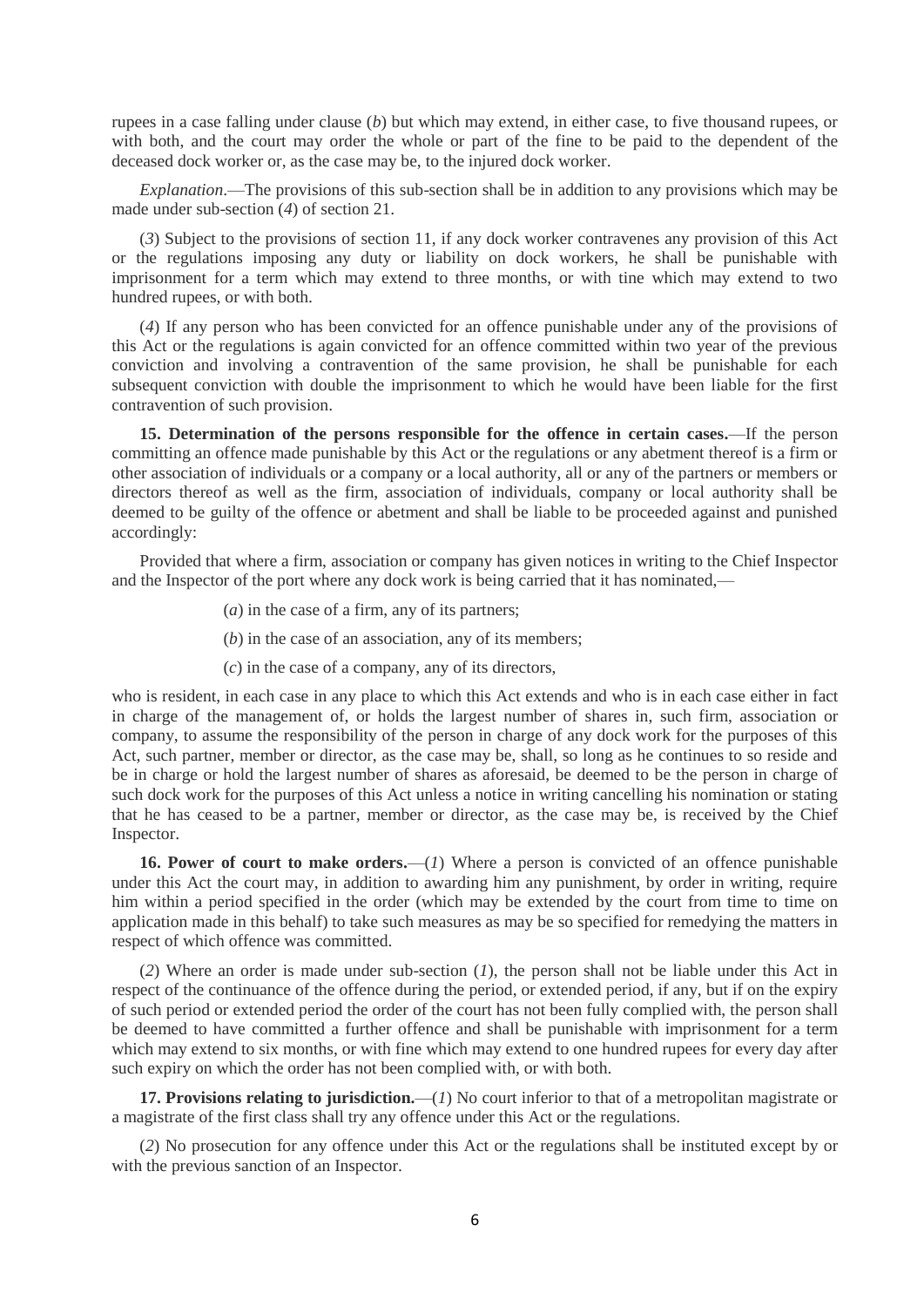(*3*) Notwithstanding anything contained in the Code of Criminal Procedure, 1973 (2 of 1974), no court shall take cognizance of an offence under this Act or the regulations unless complaint thereof has been made—

(*a*) in the case of an offence punishable with fine,—

(*i*) within six months from the date of the offence; or

(*ii*) where the commission of the offence was not known to the Inspector, within six months from the first day on which the offence comes to the knowledge of the Inspector; or

(*iii*) where it is not known by whom the offence was committed, within six months from the first day on which the identity of the offender is known to the Inspector; or

(*b*) in the case of an offence punishable with imprisonment,—

(*i*) within one year from the date of the offence; or

(*ii*) where the commission of the offence was not known to the Inspector, within one year from the first day on which the offence comes to the knowledge of the Inspector; or

(*iii*) where it is not known by whom the offence was committed, within six months from the first day on which the identity of the offender is known to the Inspector.

*Explanation.*—For the purposes of this section, in the case of a continuing offence a fresh period of limitation shall begin to run at every movement of the time during which the offence continues.

**18. Provision regarding fine.**—Notwithstanding anything contained in section 29 of the Code of Criminal Procedure, 1973 (2 of 1974), it shall be lawful for a metropolitan magistrate or a magistrate of the first class to pass a sentence of fine exceeding five thousand rupees authorised by this Act or the regulations on any person convicted of any offence thereunder.

**19. General provision for punishment for other offences.**—Any person who contravenes any provision of this Act shall, if no other penalty is provided for such contravention under this Act, be punishable with fine which may extend to five hundred rupees.

**20. Power to make rules.**—The appropriate Government may, by notification in the Official Gazette, make rules consistent with this Act for all or any of the following purposes, namely:—

(*a*) the manner in which an Inspector is to exercise the powers conferred upon him under this Act;

(*b*) the inspection of premises of ships where any dock work is carried on;

(*c*) the manner of services of orders made under this Act;

(*d*) the term of office and other conditions of service of members of the Advisory Committee, the manner of filling vacancies among, and the procedure to be followed in, the discharge of their functions under sub-section (*5*) of section 9;

(*e*) the procedure at inquiries under section 10; and

(*f*) any other matter which is to be provided for by rules under this Act.

**21. Power to make regulations.**—(*1*) The appropriate Government may, by notification in the Official Gazette, make regulations consistent with this Act for providing for the safety, health and welfare of dock workers.

(*2*) Such regulations may provide for all or any of the following purposes, namely:—

(*a*) providing for the general requirement relating to the construction, equipping and maintenance for the safety of working places on shore, ship, dock, structure and other places at which any dock work is carried on;

(*b*) providing for the safety of any regular approaches over a dock, wharf, quay or other places which dock workers have to use for going for work and for fencing of such places and projects;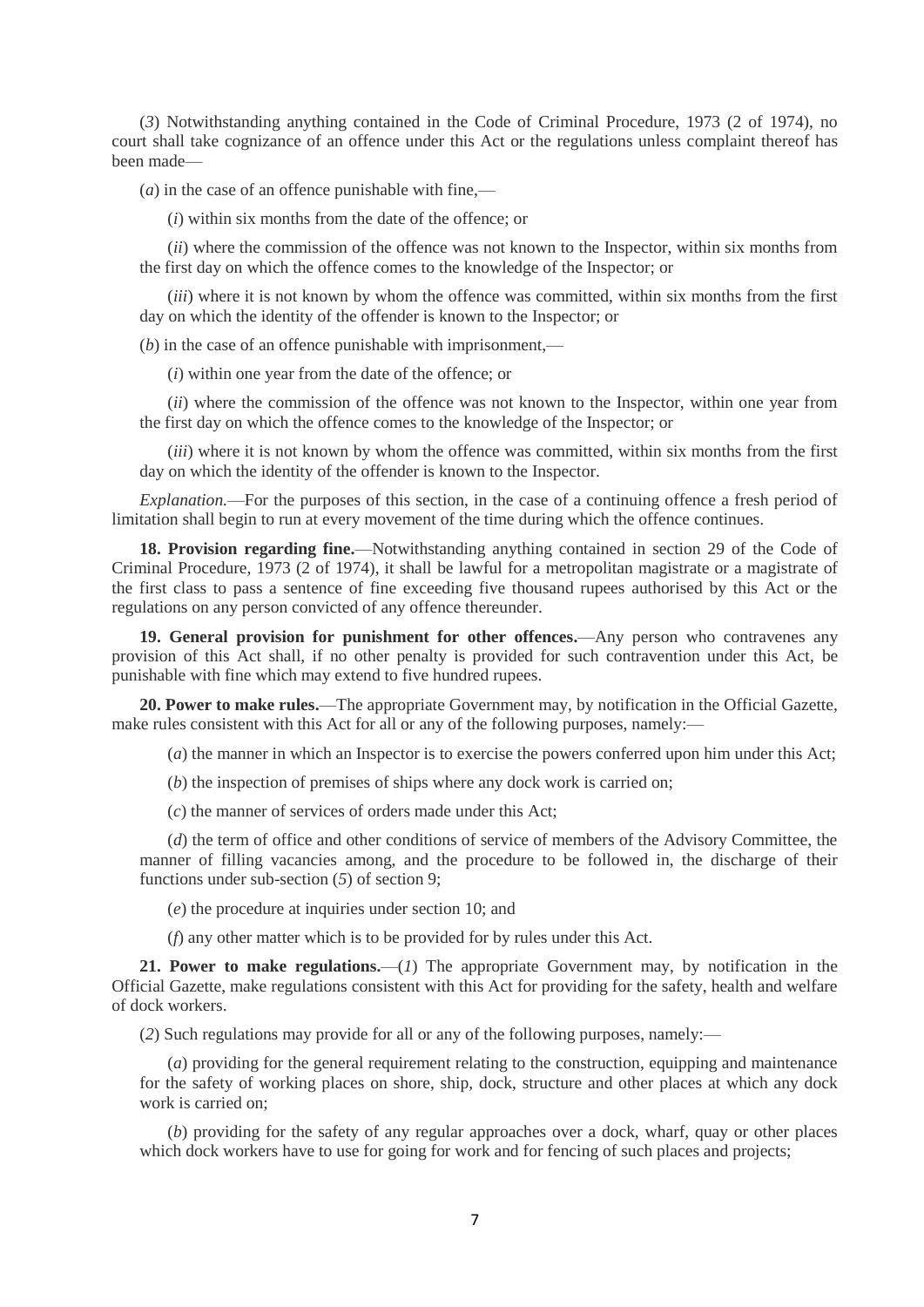(*c*) providing for the efficient lighting of all areas of dock, ship, any other vessel, dock structure or working places where any dock work is carried on and of all approaches to such places to which dock workers are required to go in the course of their employment;

(*d*) providing and maintaining adequate ventilation and suitable temperature in every building or an enclosure on ship where dock workers are employed;

(*e*) providing for the fire and explosion prevention and protection;

(*f*) providing for safe means of access to ships, holds, stagings, equipment, lifting appliances and other working places;

(*g*) providing for the safety of workers engaged in the opening and closing of hatches, protection of ways and other openings in the docks which may be dangerous to them;

(*h*) providing for the safely of workers on docks from the risk of falling overboard being struck by cargo during loading or unloading operations;

(*i*) providing for the construction, maintenance and use of lifting and other cargo handling appliances and services, such as, pallets containing or supporting loads and provision of safety appliances on them, if necessary;

(*j*) providing for the safety of workers employed in freight container terminals or other terminals for handling unitised cargo;

(*k*) providing for the fencing of machinery, live electrical conductors, steam pipes and hazardous openings;

(*l*) providing for the construction, maintenance and use of staging;

(*m*) providing for the rigging and use of ship's derricks;

(*n*) providing for the testing, examination, inspection and certification as appropriate of loose gears including chains and ropes and of slings and other lifting devices used in the dock work;

(*o*) providing for the precautions to be taken to facilitate escape of workers when employed in a hold, bin, hopper or the like or between decks of a hold while handling coal or other bulk cargo;

(*p*) providing for the measures to be taken in order to prevent dangerous methods of working in the stacking, unstacking, stowing and unstowing of cargo or handling in connection therewith;

(*q*) providing for the handling of dangerous substances and working in dangerous or harmful environments and the precautions to be taken in connection with such handling;

(*r*) providing for the work in connection with cleaning, chipping, painting operations and precautions to be taken in connection with such work;

(*s*) providing for the employment of persons for handling cargo, handling appliances, power operated hatch covers or other power operated ship's equipment, such as, door in the hull of a ship, ramp, retraceable car deck or similar equipment or to give signals to the drivers of such machinery;

(*t*) providing for the transport of dock workers;

(*u*) providing for the precautions to be taken to protect dock workers against harmful effects of excessive noise, vibrations and air pollution at the work place;

(*v*) providing for protective equipment or protective clothing;

(*w*) providing for the sanitary, washing and welfare facilities;

(*x*) providing for—

(*i*) the medical supervision;

(*ii*) the ambulance rooms, first aid and rescue facilities and arrangements for the removal of dock workers to the nearest place of treatment;